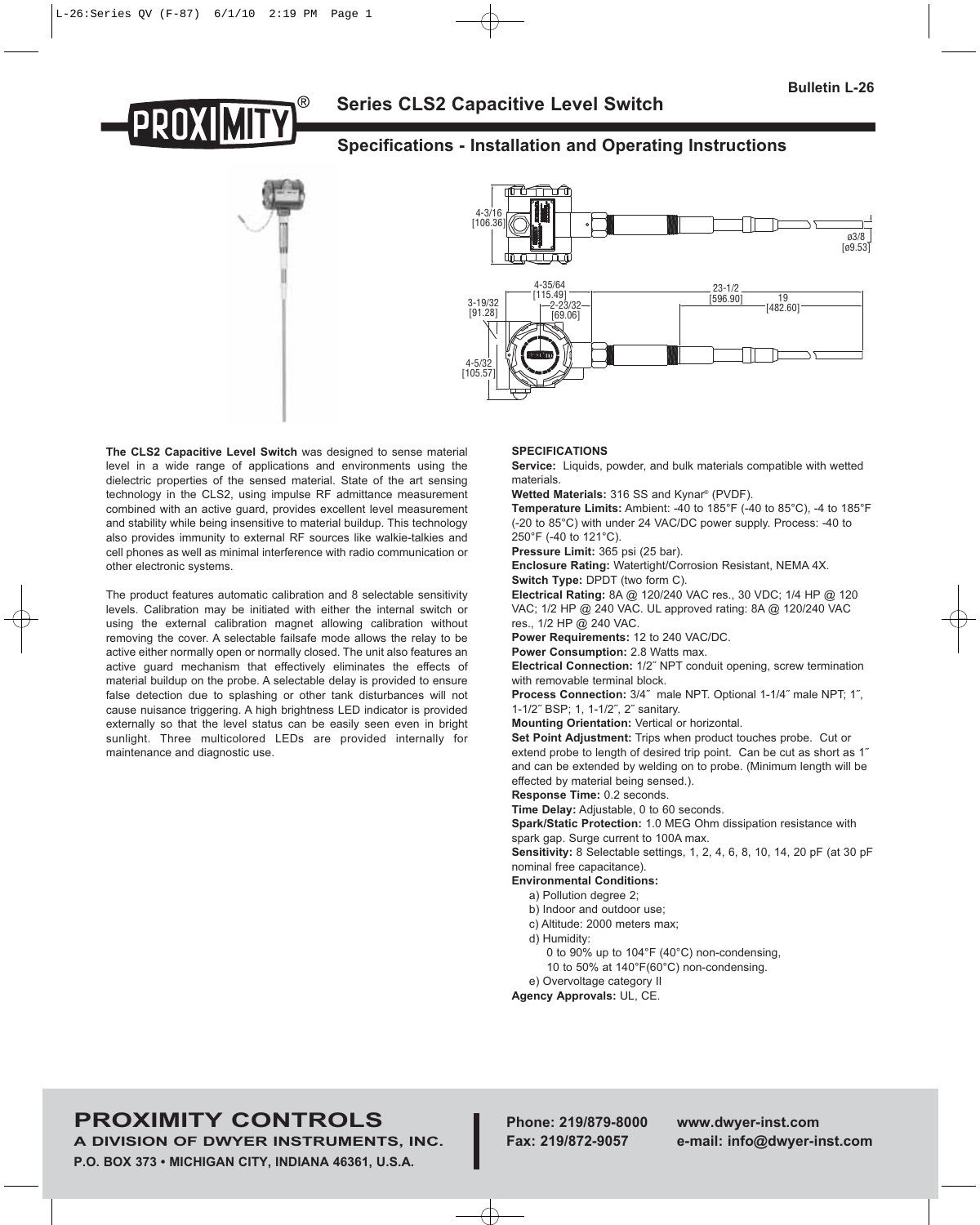# **MODEL CHART**

| Example               | CLS <sup>I</sup> | W |   | 1 | R | K |   | 019        | MC   | CLS2-W11RK1-019-MC                                     |  |
|-----------------------|------------------|---|---|---|---|---|---|------------|------|--------------------------------------------------------|--|
| <b>Series</b>         | 2                |   |   |   |   |   |   |            |      | Capacitive Level Switch                                |  |
| Enclosure             | CLS <sup>I</sup> | W |   |   |   |   |   |            |      | Watertight/Corrosion Resistant                         |  |
| Switch                | $\mathfrak{p}$   |   | 1 |   |   |   |   |            |      | DPDT rated 8A @ 12/240 VAC, 30 VDC res.                |  |
| Power Supply          |                  |   |   | 1 |   |   |   |            |      | 12-240 VAC/DC                                          |  |
| Probe Type            |                  |   |   |   | R |   |   |            |      | Standard Rod: 316 SS, .375" diameter                   |  |
|                       |                  |   |   |   | С |   |   |            |      | Cable: 316 SS with weight                              |  |
| Insulator<br>Material |                  |   |   |   |   | Κ |   |            |      | Kynar <sup>®</sup>                                     |  |
|                       |                  |   |   |   |   |   |   |            |      | 3/4" male NPT                                          |  |
|                       |                  |   |   |   |   |   | 2 |            |      | 1" male NPT                                            |  |
|                       |                  |   |   |   |   |   | 3 |            |      | $1-1/2$ " male NPT                                     |  |
| Process               |                  |   |   |   |   |   | 4 |            |      | 3/4" BSPT                                              |  |
| Connection            |                  |   |   |   |   |   | 5 |            |      | 1" BSPT                                                |  |
|                       |                  |   |   |   |   |   | 6 |            |      | 1-1/2" BSPT                                            |  |
|                       |                  |   |   |   |   |   |   |            |      | 1-1/2" Sanitary Clamp                                  |  |
|                       |                  |   |   |   |   |   | 8 |            |      | 2" Sanitary Clamp                                      |  |
|                       |                  |   |   |   |   |   |   | <b>XXX</b> |      | Insertion length in inches. Example 019 is 19" length. |  |
| Probe Length          |                  |   |   |   |   |   |   |            |      | (Minimum length is 6", with 3/4" sensing tip)          |  |
|                       |                  |   |   |   |   |   |   |            | MC.  | M20 conduit connection                                 |  |
|                       |                  |   |   |   |   |   |   |            | WC I | Window Cap                                             |  |
| Options               |                  |   |   |   |   |   |   |            | FG.  | <b>Food Grade Wetted Materials</b>                     |  |
|                       |                  |   |   |   |   |   |   |            | т    | Rod: 316 SS, .375" diameter, with 3/8-16 threaded tip  |  |

### **OPERATING PRINCIPLE**

#### **Capacitance and Dielectrics**

Capacitance is the property of two or more conductors to store a charge when there is a voltage difference between the conductors. In other words, capacitance relates the voltage between two conductors and the amount of charge that can be held on the conductors (i.e., the number of electrons). Capacitance is measured in Farads, but since a Farad of capacitance represents a very large charge storage capacity, most capacitance encountered is generally measured in micro Farads (uF, 10-<sup>6</sup>) or pico Farads (pF, 10<sup>-12</sup>). Capacitances encountered in level sensing applications are generally in the pico Farad range.

The material between the conductors also affects the capacitance. Insulating materials do not allow free movement of electrons, however, in an electric field the molecules of these materials will tend to align with the field, thus storing energy. This is called the dielectric effect and these materials are often referred to as dielectrics. When placed between two conductors the energy storage capability of these dielectrics will allow more charge to be stored on the conductors for a given voltage difference thus increasing the capacitance between the conductors. The ratio of capacitance change caused by these dielectrics is referred to as the dielectric constant. Different materials have differing dielectric constants and will consequently change the capacitance between two conductors more or less depending on the value of this constant. This value ranges from 1.0 for a vacuum to over 100 for certain materials. The dielectric constant for air is very close to 1.0 and usually assumed to be exactly 1.0.

Capacitive level sensors determine the level of material by changes in probe capacitance resulting from the movement of dielectric materials between the probe and the reference ground such as a tank wall. Since measuring very small capacitance changes (less than 1 pF) can be problematic in industrial environments, capacitance level sensing tends to be most effective for materials with a dielectric constant greater than about 1.2. Since the difference in capacitance is being measured, it is also possible to detect the level of two immiscible liquids that have different dielectric constants such as oil and water.

#### **Level Detection**

The CLS2 uses the capacitance difference between the uncovered sensor and covered sensor to sense level such as the probe in air verses the probe in oil. This would allow, for instance, detection when the level in a tank is below a threshold and a pump must be started or when the level is above a threshold where the pump must be turned off.

The CLS2 can be used in applications were the probe gets coated or covered with sticky, dusty, or clingy materials. The CLS2 has an active guard near the top that compensates for material that coats the probe preventing false alarms.

When detecting level, two critical items must be established: a reference capacitance and the sensitivity. The reference capacitance is set through an automatic calibration process. The sensitivity is selected using an internal DIP switch which provides 8 sensitivity levels to accommodate differing material dielectric constants. See the calibration section for specific calibration instructions.

The level detection is available to external systems through a double pole double throw (2-form C) relay. In any alarm or control system some consideration must be made for a power failure in one or more elements of the system. The CLS2 provides a fail-safe selection that allows the relay to operate in either a normally open or a normally closed state when the probe is uncovered.

# **INSTALLATION**

#### **Unpacking**

Remove the CLS2 from the shipping carton and inspect for damage. If damage is found, notify the carrier immediately.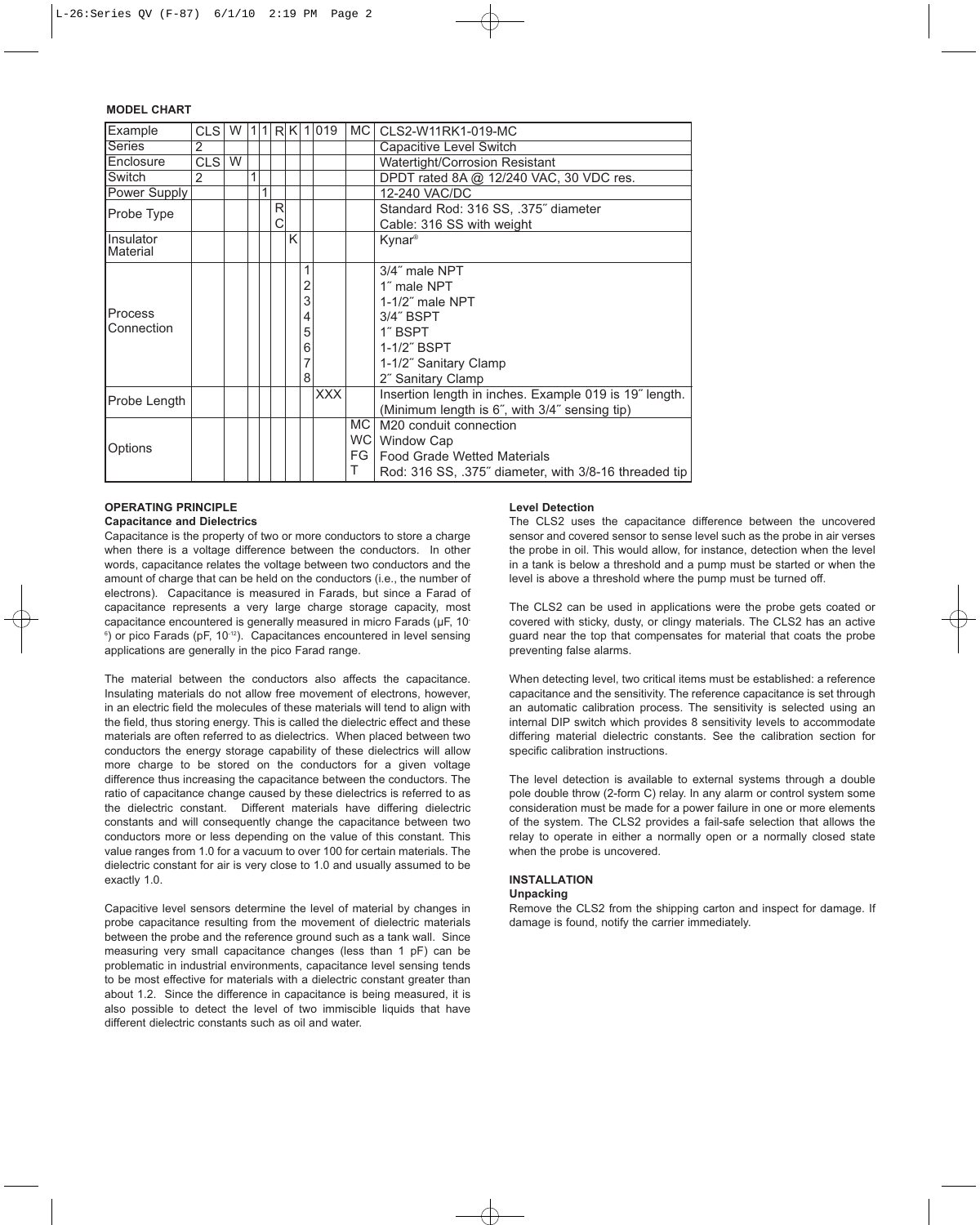#### **Mounting Location**

The CLS2 is designed to be mounted in a tank and is rated for industrial environments with few restrictions, however certain considerations must be made to ensure optimal sensing and extended operational life.

• The process temperature and ambient temperature must be within the specified limits for the instrument.

• Avoid locating the unit near or in high mechanical shock or vibration areas.

• The probe must be located away from tank inlets or chutes where material may fall on the probe during filling or emptying.

• Avoid mounting the probe close to tank structures as conductive product bridging between the guard and tank structure can cause false alarms.

• In nonmetallic tanks a ground reference must generally be provided. If the probe is near the wall of the tank an adhesive backed metallic sheet may be applied to the outside of the tank wall nearest to the probe. Other metallic objects may be used also if they are in close proximity to the tank wall. If the probe is located further than 10 inches from the wall, an internal conductor must be provided parallel to and within 10 inches of the probe. These conductors must be connected to the case ground of the sensor. An external ground clamp is provided for this if other grounding is not available.

#### **Wiring**



**WARNING:** Always install or service this device with the power off and where required install a disconnect lockout.

**CAUTION:** For power line connections use NEC Class 1 wiring rated 75°C. Use 12 to 20 AWG copper only for line and load connections. Torque terminals to 5 in-lb. Strip the wires 0.25˝.

**Note:** Installation must be made in accordance with National Electric Code and local codes and regulations. When fishing wire through the conduit connection do not allow the wire to touch or press on components on the boards. Damage to the circuitry may result.

The unit is to be wired to a switch or circuit breaker in close proximity to the unit. The switch or circuit breaker shall be marked as the disconnections device for the unit.

The CLS2 has a 1/2˝ female NPT conduit connection. The conduit connection must be made such that condensation is not allowed to enter the housing.

Grounding: The case of the CLS2 must be wired to a protective earth ground. This may be done by using a metal conduit or by wiring to one of the protective earth ground screws in Figure 1 or Figure 2.

The terminal block may be removed for easier connection. To remove, place a small screwdriver between the terminal block and the connector base and pry the terminal block forward. This will unlatch the block from the base allowing it to be removed. When installing the block, tip it forward on the connector base to snap it in the forward locking tab then rock the connector back onto the contacts until it snaps in place. Make sure the terminal block is securely in place.

Strip 0.25˝ of insulation from the wires. Connect the power wires to terminals 1 and 2. If powered by DC, the polarity is not critical and either terminal may be selected for positive or negative. Connect control lines to the relay contact terminals (see Figure 1 for terminals). Torque terminals to 5 in-lb.



**Figure 1: Terminals**

#### **Controls and Indicators (See Figure 2 and 3)**

**Calibrate Switch**—Pressing this switch twice initiates the automatic calibration process.

**Time Delay Potentiometer**—This control selects a delay time from 0 to 60 seconds from the detection of a level change to the output.

**Dip Switch**—This four section switch selects the sensitivity level and failsafe mode.

**Sensor LED**—Yellow. This LED is illuminated immediately when the probe capacitance exceeds the setpoint threshold.

**Output LED**—Red. This LED is illuminated when the relay is powered. It is affected by the failsafe setting and the delay.

**Power LED**—Green. This LED is illuminated when the unit is powered and indicates that power is being supplied to the sensing circuitry.

**External LED**—Red. The external LED indicator operates in conjunction with the internal Output LED.

**External Calibration Magnet**—An external magnet is provided on the end of a chain to initiate calibration without having to open the case. Calibration is started by touching the magnet to the label target twice.



**Figure 2: Switches and LED's**